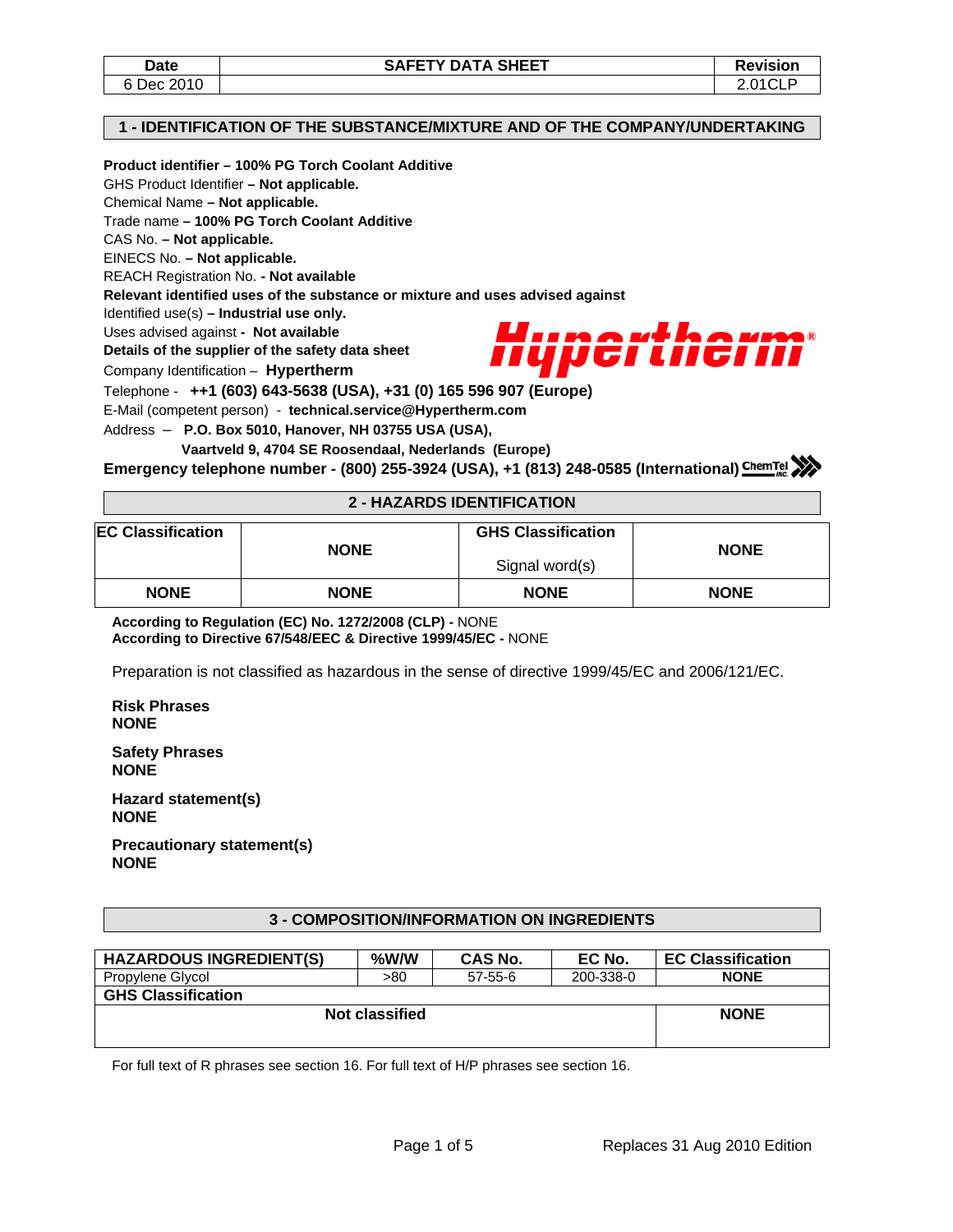|    | υаτе     |  |  |
|----|----------|--|--|
| ×. | ח100 מבו |  |  |

**Equipment** 

### **DATA SHEET Revision** 6 Dec 2010 **100% PG Torch Coolant Additive** 2.01CLP

|                                                                     | <b>4 - FIRST AID MEASURES</b>                                                                                        |
|---------------------------------------------------------------------|----------------------------------------------------------------------------------------------------------------------|
| <b>Inhalation</b>                                                   | Unlikely to be hazardous by inhalation unless present as an aerosol.<br>Remove patient from exposure.                |
| <b>Skin Contact</b>                                                 | Wash skin with water.                                                                                                |
| <b>Eye Contact</b>                                                  | If substance has gotten into the eyes, immediately wash out with<br>plenty of water for several minutes.             |
| Ingestion                                                           | Laxative. Do not induce vomiting. If swallowed, seek medical advice<br>immediately and show this container or label. |
| <b>Further Medical Treatment</b>                                    | Unlikely to be required but if necessary treat symptomatically.                                                      |
|                                                                     | <b>5 - FIRE-FIGHTING MEASURES</b>                                                                                    |
|                                                                     |                                                                                                                      |
| Combustible but not readily ignited.                                |                                                                                                                      |
| <b>Extinguishing media</b><br><b>Unsuitable Extinguishing Media</b> | Extinguish preferably with dry chemical, foam or waterspray.<br>None known.                                          |
| <b>Fire Fighting Protective</b>                                     |                                                                                                                      |

## **6 - ACCIDENTAL RELEASE MEASURES**

should be worn in fire conditions.

| <b>Personal Precautions</b><br><b>Environmental Exposure</b><br><b>Controls</b> | Put on protective clothing.<br>Adsorb spillages onto sand, earth or any suitable adsorbent material. |
|---------------------------------------------------------------------------------|------------------------------------------------------------------------------------------------------|
| Other                                                                           | None.                                                                                                |
|                                                                                 | <b>7 - HANDLING AND STORAGE</b>                                                                      |
|                                                                                 |                                                                                                      |

| <b>HANDLING</b>      | Unlikely to cause harmful effects under normal conditions of handling<br>and use.                                                  |
|----------------------|------------------------------------------------------------------------------------------------------------------------------------|
| <b>STORAGE</b>       | Keep container tightly closed and dry. Keep away from heat. Keep out<br>of the reach of children. Keep away from oxidising agents. |
| Storage Temperature: | Ambient.                                                                                                                           |
| Storage Life:        | Stable at ambient temperatures.                                                                                                    |
| Specific use:        | Industrial use only.                                                                                                               |

### **8 - EXPOSURE CONTROLS/PERSONAL PROTECTION**

| <b>Respirators</b><br>Eye<br><b>Protection</b> |                                                     | Normally no personal respiratory protection is necessary. Wear suitable<br>respiratory protective equipment if exposure to levels above the<br>occupational exposure limit is likely. A suitable dust mask or dust<br>respirator with filter type A/P may be appropriate.<br>Safety spectacles. |  |  |
|------------------------------------------------|-----------------------------------------------------|-------------------------------------------------------------------------------------------------------------------------------------------------------------------------------------------------------------------------------------------------------------------------------------------------|--|--|
|                                                | Gloves                                              | Wearing of chemical protective gloves is not necessary.                                                                                                                                                                                                                                         |  |  |
|                                                | <b>Body</b>                                         | None.                                                                                                                                                                                                                                                                                           |  |  |
|                                                | protection<br><b>Engineering</b><br><b>Controls</b> | Ensure adequate ventilation to remove vapours, fumes, dust etc.                                                                                                                                                                                                                                 |  |  |
|                                                | Other                                               | None.                                                                                                                                                                                                                                                                                           |  |  |

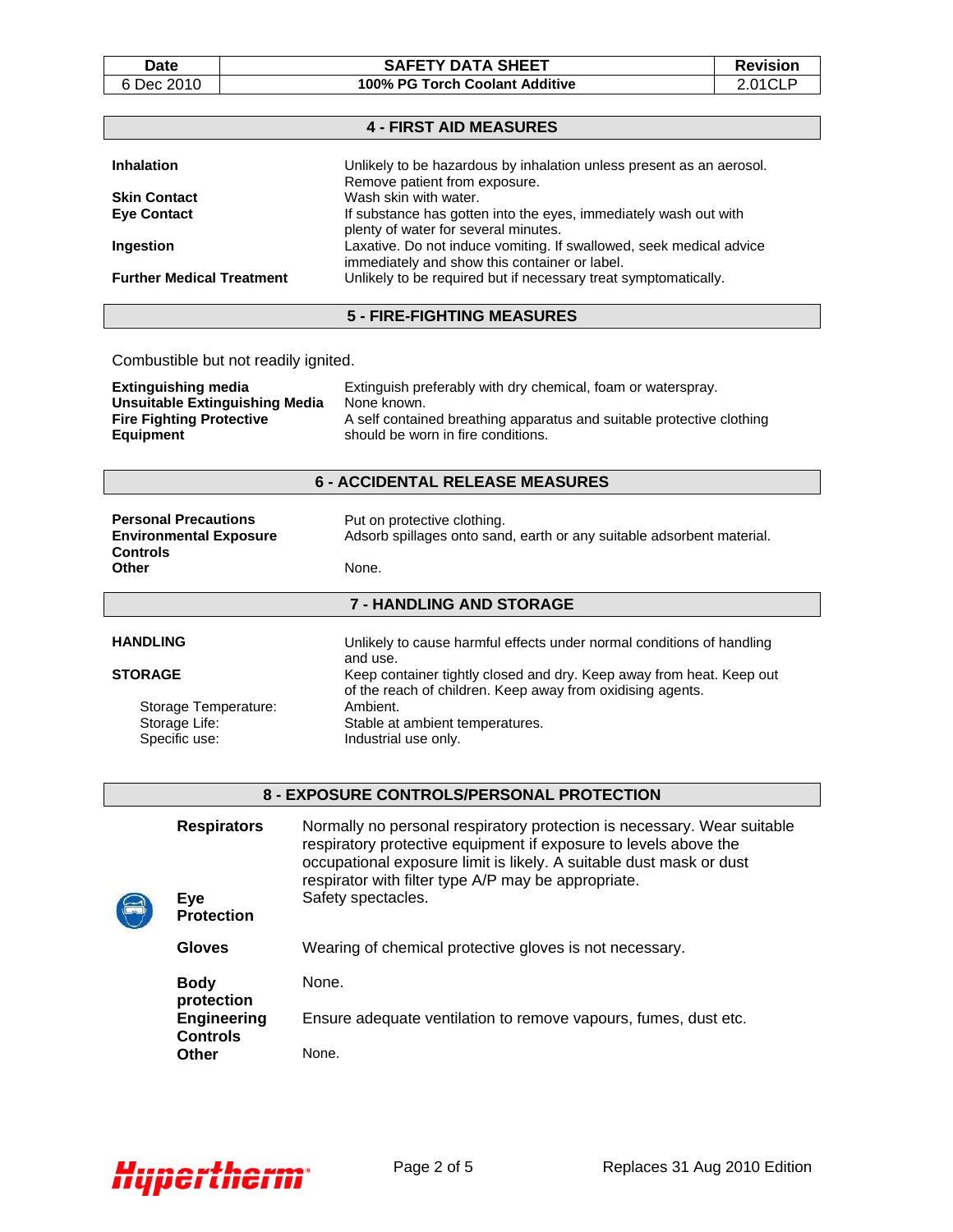| Date       | <b>SAFETY DATA SHEET</b>       | <b>Revision</b> |
|------------|--------------------------------|-----------------|
| 6 Dec 2010 | 100% PG Torch Coolant Additive | 2.01CL          |

### **OCCUPATIONAL EXPOSURE LIMITS**

| <b>SUBSTANCE.</b>       | CAS No.       | LTEL (8 hr<br>TWA ppm) | LTEL (8 hr<br>TWA mg/m <sup>3</sup> ) | STEL (ppm) | STEL (mg/m <sup>3</sup> ) | Note:                          |
|-------------------------|---------------|------------------------|---------------------------------------|------------|---------------------------|--------------------------------|
| <b>Propylene Glycol</b> | $57 - 55 - 6$ | NΕ                     | $10*$                                 | <b>NE</b>  | <b>NE</b>                 | <b>AIHA WEEL</b><br>in the USA |

# **9 - PHYSICAL AND CHEMICAL PROPERTIES**

#### **Information on basic physical and chemical properties**

Appearance - **Viscous liquid.** Colour - **Clear.** Odour - **Slight** Odour Threshold (ppm) - **Not available** pH (Value) **– 6.0-8.0** (Concentrated**)** Melting Point (°C) / Freezing Point (°C) - **< -30°C / (< -22°F)**  Boiling point/boiling range (°C): - **>120°C (> 248°F)**  Flash Point (°C) - **>95°C (>203°F)** Evaporation rate - **Not available** Flammability (solid, gas) - **Non-flammable** Explosive limit ranges - **Not available Other information**  None

Vapour Pressure (mm Hg) - **<1 hPa @ 20°C (68°F)** Vapour Density (Air=1) - **Not available** Density (g/ml) – **1.0 ± 0.1 g/ml** Solubility (Water) - **Soluble** Solubility (Other) - **Not established** Partition Coefficient (n-Octanol/water) - **Not available** Auto Ignition Temperature (°C) - **Not available**  Decomposition Temperature (°C) - **Not available** Viscosity (mPa.s) - **Not available** Explosive properties - **Not explosive** Oxidising properties - **Not oxidising**

# **10 - STABILITY AND REACTIVITY**

| <b>Reactivity</b>                         | None.                            |
|-------------------------------------------|----------------------------------|
| <b>Chemical stability</b>                 | Stable under normal conditions.  |
| <b>Possibility of hazardous reactions</b> | None.                            |
| <b>Conditions to avoid</b>                | Heat. Keep away from moisture.   |
| Incompatible materials                    | Keep away from oxidising agents. |
| <b>Hazardous Decomposition Product(s)</b> | Carbon monoxide, Carbon dioxide, |

## **11 - TOXICOLOGICAL INFORMATION**

#### **11.1.1 Substances**

| <b>Acute toxicity -</b>           |                                                                                                                |
|-----------------------------------|----------------------------------------------------------------------------------------------------------------|
| Ingestion                         | By comparison with an analogous product, the following values are<br>anticipated. (Human)                      |
| Inhalation                        | Unlikely to be hazardous by inhalation.                                                                        |
| <b>Skin Contact</b>               | Mild irritant to rabbit skin.                                                                                  |
| Eye Contact                       | Mild irritant to the eye.                                                                                      |
| Hazard label(s)                   | None                                                                                                           |
| Serious eye damage/irritation     | Mild irritant to the eye.                                                                                      |
| Respiratory or skin sensitization | Mild irritant to rabbit skin.                                                                                  |
| <b>Mutagenicity</b>               | Not known.                                                                                                     |
| Carcinogenicity                   | IARC, NTP, OSHA, ACGIH do not list this product or any<br>components thereof as known or suspected carcinogen. |
| <b>Reproductive toxicity</b>      | Not known.                                                                                                     |
| <b>STOT-single exposure</b>       | Not known.                                                                                                     |
| <b>STOT-repeated exposure</b>     | Not known.                                                                                                     |
| <b>Aspiration hazard</b>          | Not known.                                                                                                     |

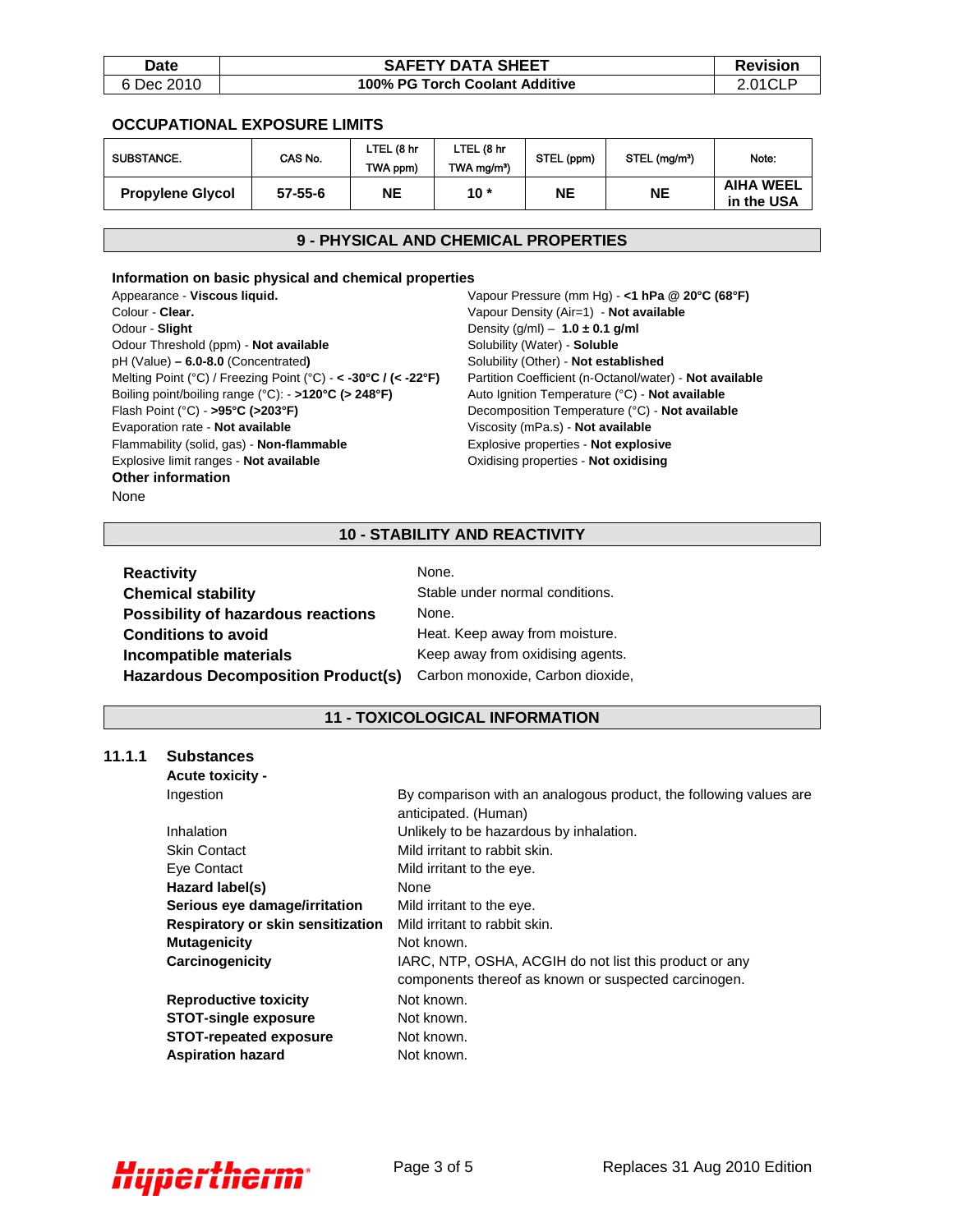#### Date | Revision **SAFETY DATA SHEET** | Revision 6 Dec 2010 **100% PG Torch Coolant Additive** 2.01CLP

## **12 -ECOLOGICAL INFORMATION**

**Toxicity -**  None anticipated. Persistence and degradability - **Biodegradable. Bioaccumulative potential Manual Example 2016** None anticipated.

**Results of PBT and vPvB assessment** None assigned. **Other adverse effects None anticipated.** 

**Mobility in soil Mobility in solution The product is predicted to have moderate mobility in** soil.

#### **13- DISPOSAL CONSIDERATIONS**

**Waste treatment methods -** Disposal should be in accordance with local, state or national legislation. No special measures are required. No specific waste water pretreatment required. **Additional Information** - None

## **14 - TRANSPORT INFORMATION**

Not classified as dangerous for transport.

#### **Transport in bulk according to Annex II of MARPOL73/78 and the IBC Code.**

#### **15 - REGULATORY INFORMATION**

Not classified as dangerous for transport. Not classified as dangerous for supply/use.

USA

TSCA (Toxic Substance Control Act) **- Listed.**  SARA 302 - Extremely Hazardous Substances **Not applicable.**  SARA 313 - Toxic Chemicals **- Not applicable.**  SARA 311/312 - Hazard Categories **- None**  CERCLA (Comprehensive Environmental Response Compensation and Liability Act) **- Not applicable.**  CWA (Clean Water Act) **–** CWA 307 - Priority Pollutants **- None**  CAA (Clean Air Act 1990) **-** CAA 112 - Hazardous Air Pollutants (HAP) **- None**  Proposition 65 (California) **- Not applicable.**  State Right to Know Lists **- Not applicable.** 

Canada WHMIS Classification **(**Canada**) - Not classified**  CANADA INGREDIENT DISCLOSURE LIST **- Not applicable.**  Canada (DSL/NDSL) Listed**.** 

EU EINECS (Europe) **- Listed.**  Wassergefährdungsklasse (Germany) **- WGK class 1 (official).**